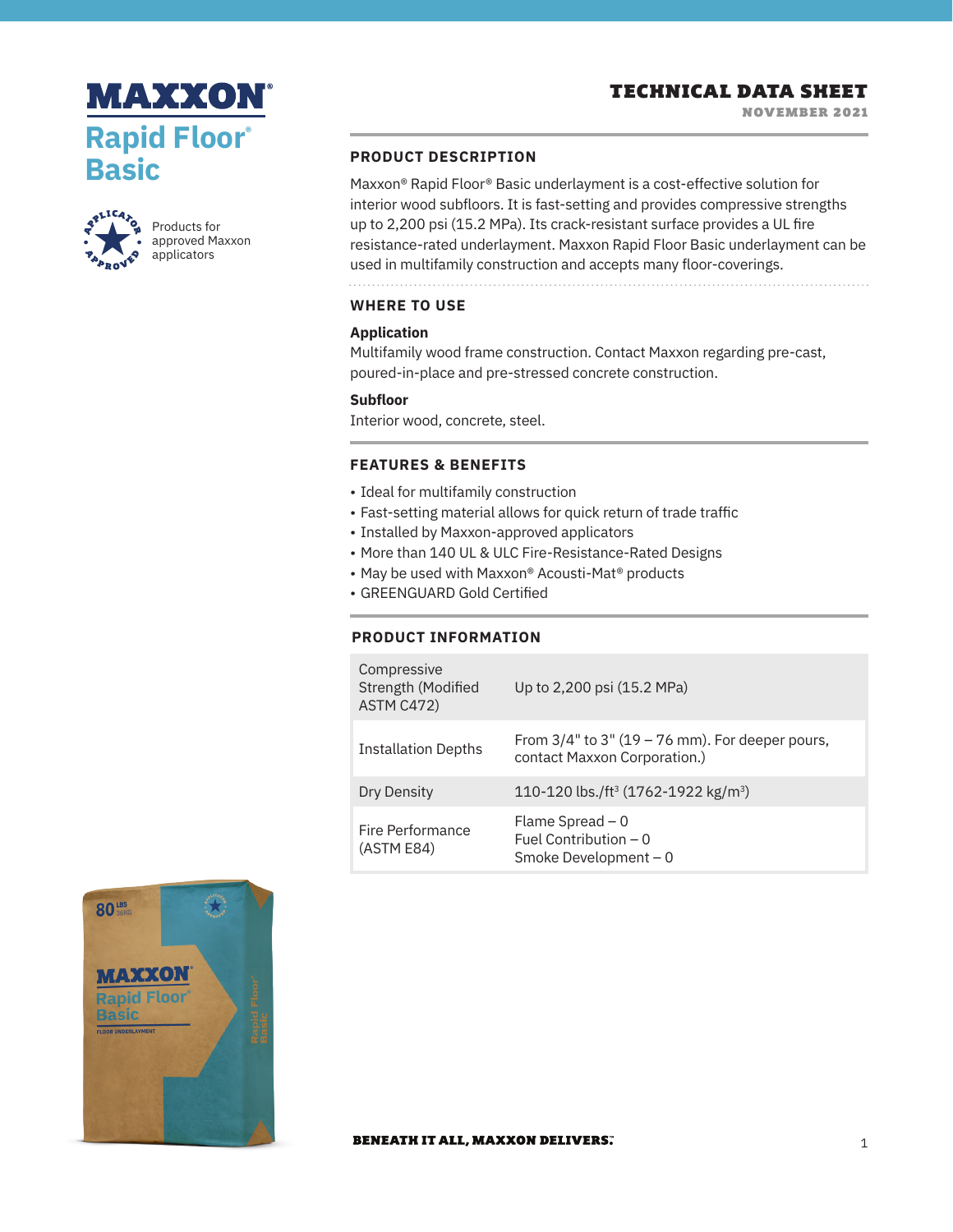



Products for approved Maxxon applicators

# TECHNICAL DATA SHEET

NOVEMBER 2021

# **ENVIROMENTAL IMPACT**

| Sample USGBC LEED <sup>®</sup> Credit Areas* |                 |                                                                                           |  |  |  |
|----------------------------------------------|-----------------|-------------------------------------------------------------------------------------------|--|--|--|
| <b>Project</b>                               | <b>Credit</b>   | <b>Category</b>                                                                           |  |  |  |
| <b>Environmental Quality</b>                 | EQ 2            | <b>Low Emitting Materials</b>                                                             |  |  |  |
|                                              | EO <sub>4</sub> | <b>Indoor Air Quality Assessment</b>                                                      |  |  |  |
|                                              | EO <sub>9</sub> | Acoustic Performance                                                                      |  |  |  |
| Material & Resources                         | MR 3            | <b>Building Product Disclosure</b><br>and Optimization - Sourcing<br><b>Raw Materials</b> |  |  |  |

*\* Credits may vary depending on project type and Maxxon products used.*

Maxxon Rapid Floor Basic underlayment is GREENGUARD Gold Certified. For additional information on Maxxon Rapid Floor Basic underlayment's environmental credits and certifications visit Maxxon.com/go\_green.

## **CODE LISTINGS**

- ICC ESR 2540
- UL ER 8477-01
- HUD1286e

# **UL FIRE RESISTANCE-RATED DESIGNS**

| <b>UL Design</b>  |                  |      |      |      |      |      |      |
|-------------------|------------------|------|------|------|------|------|------|
| G230              | L201             | L508 | L524 | L541 | L564 | L589 | M514 |
| G516              | L202             | L509 | L525 | L542 | L565 | L590 | M515 |
| G524              | L206             | L510 | L526 | L543 | L567 | L592 | M517 |
| G561              | L208             | L511 | L527 | L545 | L569 | L593 | M518 |
| <b>J917</b>       | L <sub>209</sub> | L512 | L528 | L546 | L570 | M500 | M519 |
| <b>J919</b>       | L210             | L513 | L529 | L547 | L571 | M502 | M530 |
| J920              | L211             | L514 | L530 | L549 | L573 | M503 | M531 |
| J924              | L212             | L515 | L533 | L551 | L574 | M504 |      |
| J927              | L501             | L516 | L534 | L552 | L576 | M505 |      |
| <b>J931</b>       | L502             | L517 | L535 | L556 | L577 | M506 |      |
| <b>J957</b>       | L503             | L518 | L536 | L557 | L579 | M507 |      |
| J958              | L504             | L519 | L537 | L558 | L581 | M508 |      |
| <b>J991</b>       | L505             | L520 | L538 | L560 | L583 | M510 |      |
| J994              | L506             | L522 | L539 | L562 | L585 | M511 |      |
| L006              | L507             | L523 | L540 | L563 | L588 | M513 |      |
|                   |                  |      |      |      |      |      |      |
| <b>ULC Design</b> |                  |      |      |      |      |      |      |
|                   |                  |      |      |      |      |      |      |

| 1003 | 1511 M500 M503 M520 |  |
|------|---------------------|--|
| 1201 | 1512 M501 M514 M521 |  |

For more information on current UL and ULC Designs, contact Maxxon Corporation.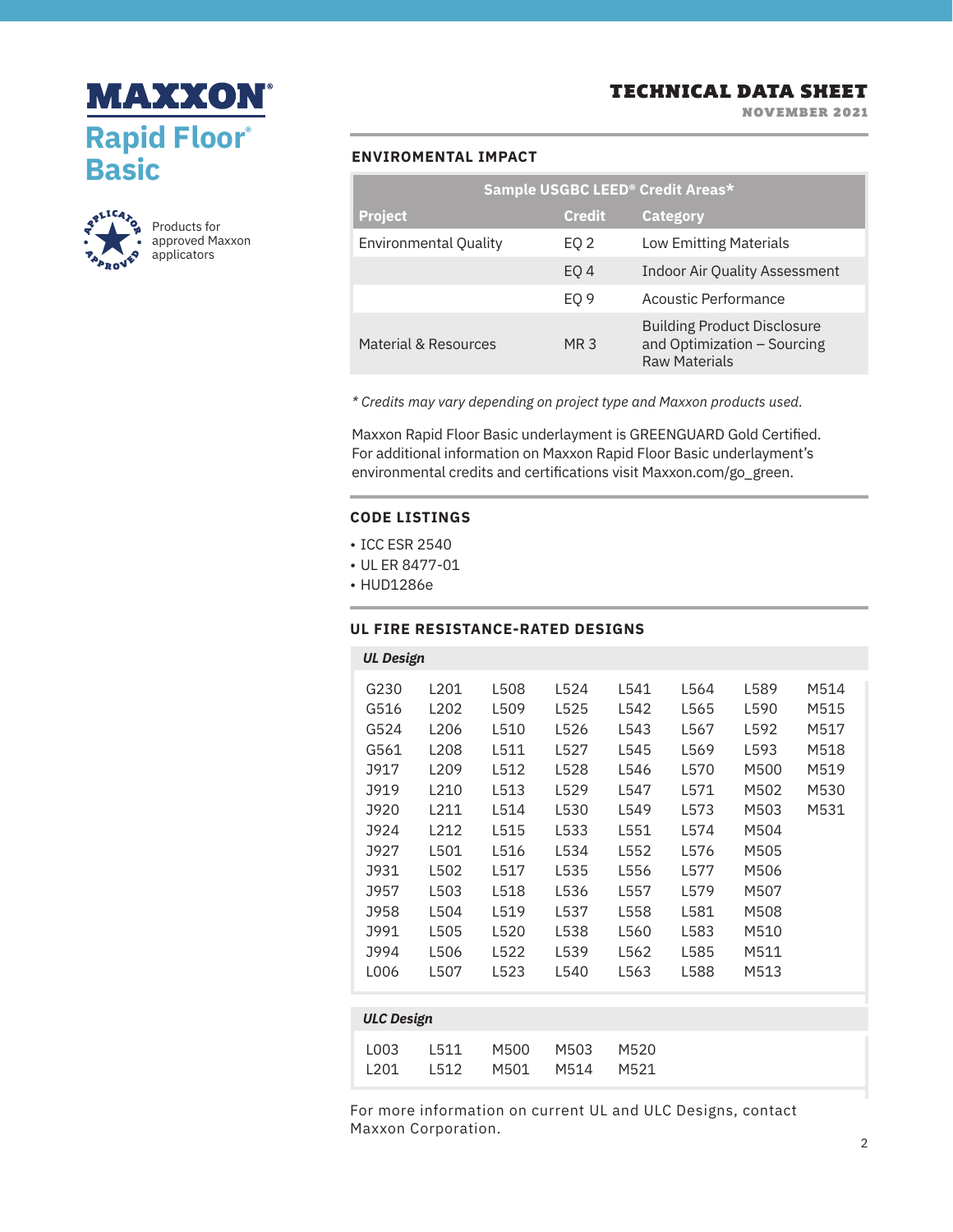NOVEMBER 2021





Products for approved Maxxon applicators

## **INSTALLATION**

Building interior and floor should be maintained above 50 °F (10 °C) for at least 24 hours prior to installation and until underlayment has set. There should be no air movement until Maxxon Rapid Floor Basic underlayment has set, then provide adequate air movement by opening windows to hasten underlayment drying. Minimize direct sunlight during the pour and through the next 72 hours. Plumbing or electrical penetrations should be packed with insulation and sealed.

Refer to Maxxon's Building Conditions Guide for more information.

*Wood Subfloor Preparation* 

Wood subfloors must be structurally sound, clean, and free of dust and contaminants.

Wood subfloors must be primed with a Maxxon® floor primer prior to Maxxon Rapid Floor Basic underlayment application.

#### *Concrete Subfloor Preparation*

Concrete subfloors must be structurally sound, fully cured, moisture free and have no efflorescence. The substrate surface must be clean and free of dust and contaminants. If cracks are present prior to pouring Maxxon Rapid Floor Basic underlayment, contact a structural engineer to determine the appropriate remediation.

All concrete subfloors should be tested for moisture prior to pouring Maxxon Rapid Floor Basic underlayment (see Limitation 4). Moisture-free concrete subfloors and exposed edges must be primed with Maxxon® Commercial Multi-Use Acrylic Primer prior to pouring Maxxon Rapid Floor Basic underlayment.

*Steel Deck Preparation*

. . . . . . . . . . . . . . . . . . . .

Steel deck must be structurally sound, clean and free of dust and contaminants. Steel decks must conform to the Steel Deck Institute requirements meeting an L/360 design deflection limitation with a minimum 22-gauge steel requirement.

Prior to Maxxon Rapid Floor Multifamily underlayment application, the steel deck surface must be primed with Maxxon Commercial Multi-Use Acrylic Primer.

*For more general information regarding priming instructions, please refer to Maxxon's Design and Installation guide or contact Maxxon Corporation.*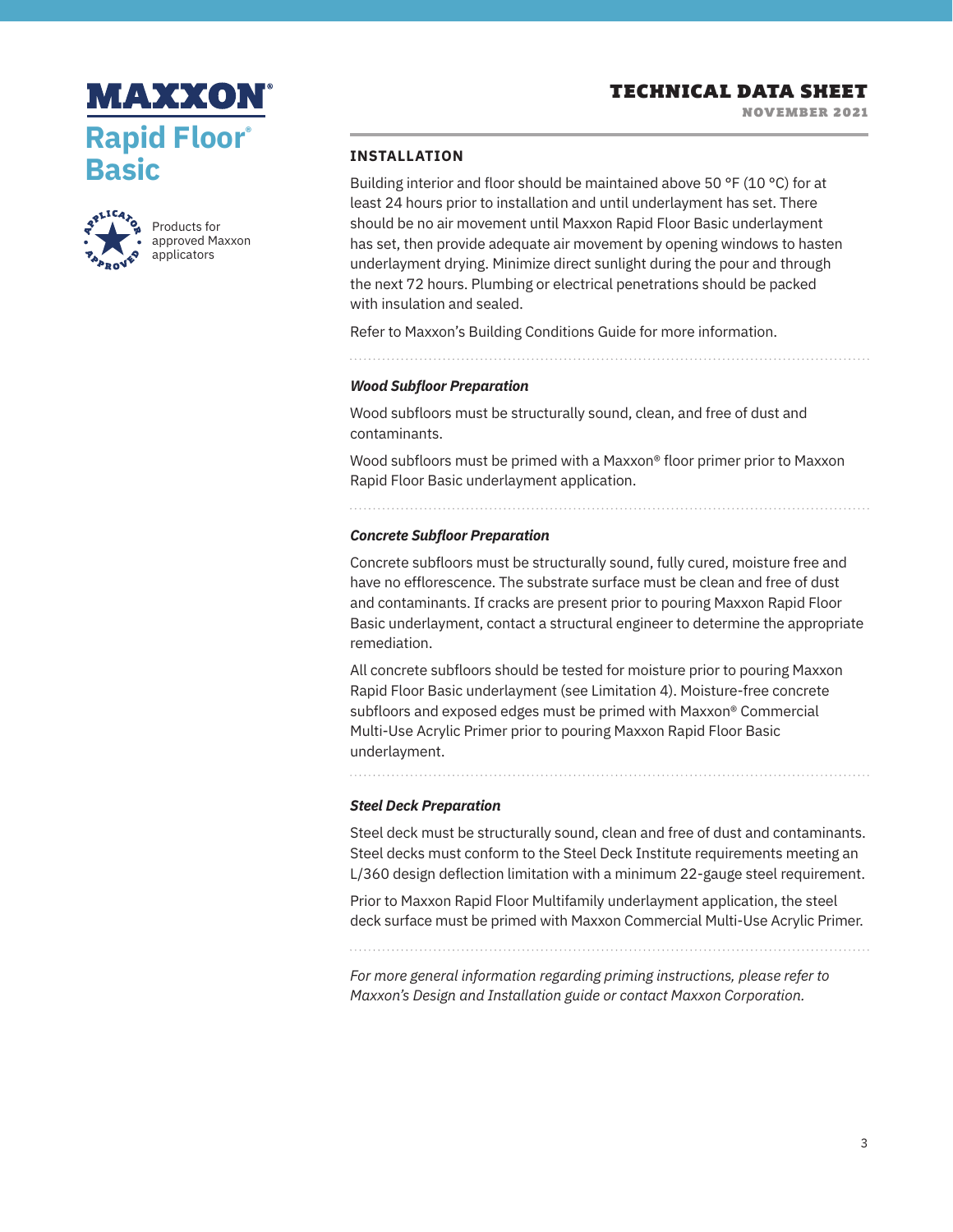# **MAXXON Rapid Floor® Basic**



Products for approved Maxxon applicators

# TECHNICAL DATA SHEET

NOVEMBER 2021

#### **INSTALLATION** *Continued*

# *Underlayment Application*

Follow all proper safety protocol. Maxxon Rapid Floor Basic underlayment requires a minimum 3/4" (19 mm) thickness. If using with a Maxxon Acousti-Mat, refer to applicable literature for minimum depth requirements. Refer to Maxxon.com for all associated products' literature when installing underlayment.

# *Drying*

Continuous ventilation and adequate heat should be provided to rapidly remove moisture from the area until the underlayment is dry. The general contractor/ project superintendent must supply mechanical ventilation and heat if necessary. Under the above conditions, 3/4" (19 mm) thickness drying time is usually 5 to 7 days, while 1" (25 mm) dry time is usually 7-10 days. Reference Maxxon® Underlayment & Finished Floor Goods Installation Procedures brochure at Maxxon.com for complete installation guidelines.

# **LIMITATIONS**

For questions regarding these limitations or for applications other than those described herein, contact Maxxon Corporation at (800) 356-7887.

- 1. For interior use only. If underlayment will be installed prior to doors and windows, contact Maxxon Corporation.
- 2. For on or below grade applications, contact Maxxon Corporation.
- 3. Maxxon underlayments are not intended to bond to wet subfloors. They are not a vapor or moisture barrier. Never install a moisture vapor barrier product over Maxxon underlayments. Do not use where those products will come in prolonged contact with, or repetitive exposure to, water or water vapor.
- 4. It is the responsibility of the general contractor to complete moisture testing before underlayment is installed. If testing is necessary, use the methods specified by the flooring manufacturer, typically ASTM F710. If the MVER exceeds 5 lbs.  $(2.3 \text{ kg})/1.000 \text{ ft}^2 (92.9 \text{ m}^2)/24$  hours or an RH greater than 80%, treat the concrete subfloor with Maxxon® Commercial MVP One Primer or Maxxon® Commercial MVP Two-Part Epoxy. If the flooring manufacturer specifies more stringent moisture limitations or practices, they must be followed. Contact Maxxon Corporation for further information.
- 5. All subfloors above crawl spaces must be protected by a vapor barrier. Special instructions must be followed when applying Maxxon underlayments to plastic vapor barriers, over particleboard, chipboard, hardboard such as Masonite®, Lauan panels, metal, asbestos, or any other non-dimensionally stable materials. Contact Maxxon Corporation for more information.
- 6. Turn off radiant heating systems 24 hours prior to and after installation.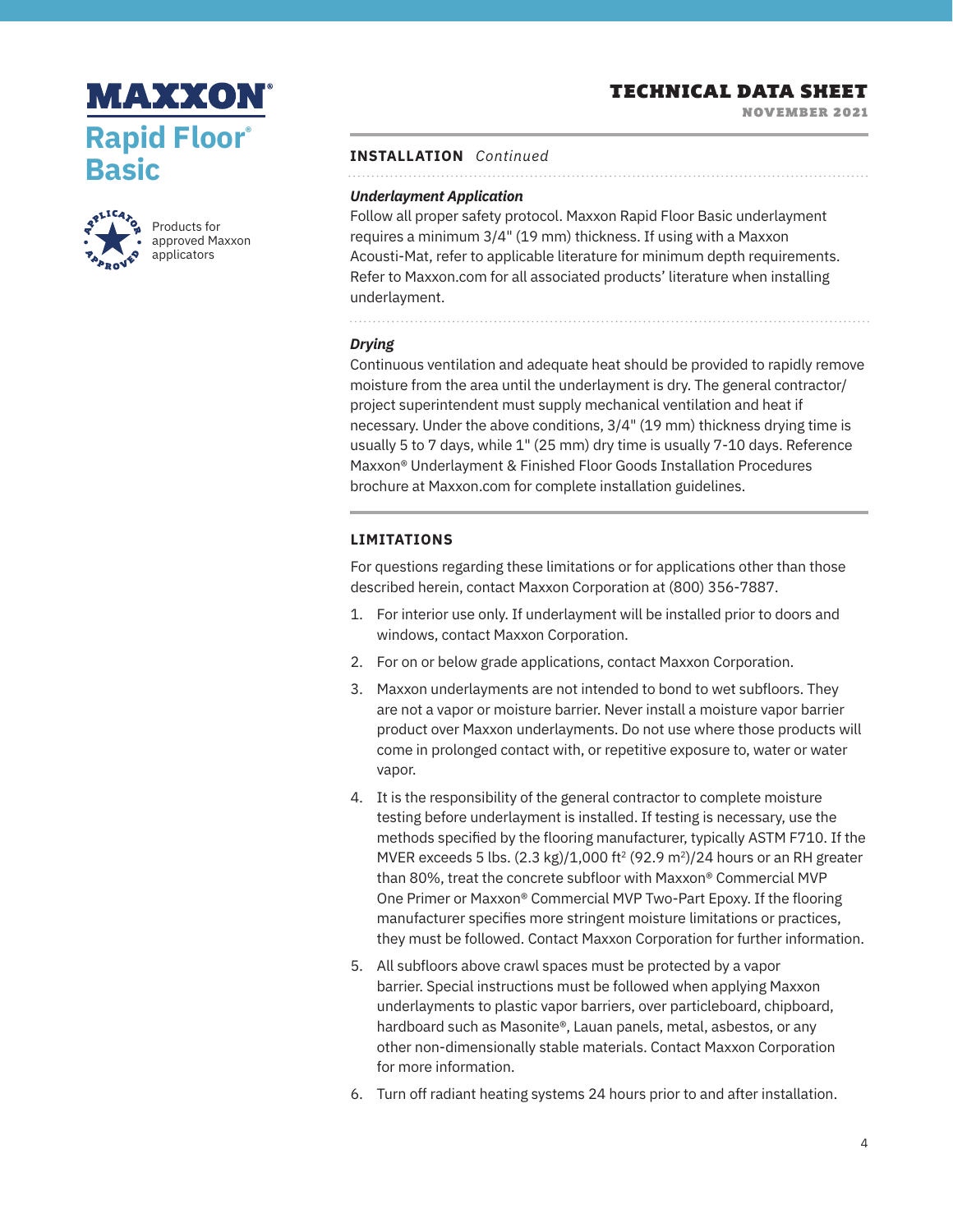NOVEMBER 2021

# **MAXXON Rapid Floor® Basic**



Products for approved Maxxon applicators

#### **LIMITATIONS** *Continued*

- 7. Do not clean wood or concrete subfloors with oil-based or silicon-based sweeping compounds. These compounds leave a film on the subfloor surface that will interfere with bond development. Instead, use a vacuum with a HEPA filter to clean the subfloor in preparation for Maxxon Rapid Floor Basic underlayment application.
- 8. For applications where organic adhesives, asphalt, coal-tar based adhesives and other oil-based contaminants are found, contact Maxxon for proper remediation methods.
- 9. Maxxon underlayments may be scheduled before or after installation of drywall. For pouring before drywall, contact Maxxon Corporation.
- 10. Maxxon underlayments are non-structural and therefore cannot be expected to reinforce structurally deficient subfloors. The structural floor should be adequate to withstand design loads with deflection limitations of L/360. Some floor coverings may require more restrictive deflection limits. Determining the appropriate structural design of the floor is not the responsibility of Maxxon nor the Maxxon applicator.
- 11. Respect active control joints. Always ensure such joints are honored completely through Maxxon underlayments. In cases where control or expansion joints are not present in the subfloor, or cracking has occurred due to slab movement, consult a structural engineer.
- 12. Avoid walking on installed surface until set, typically within 2-4 hours.
- 13. Trade traffic may resume 24 hours after installation. After trades resume, the underlayment may be exposed to rolling dynamic loads. To limit damage where underlayment will be subjected to heavy wheeled or concentrated loads, place temporary wood planking over the underlayment.
- 14. Prior to floor-covering installation, a moisture test of Maxxon Rapid Floor Basic underlayment is highly recommended. When testing the underlayment for dryness, use ASTM F2659. The moisture content should not exceed 5%. If the Maxxon Rapid Floor Basic underlayment pour is greater than 2", test using ASTM F2170. That RH should not exceed 80%. Do not install floor goods until those limitations are met. If the flooring manufacturer specifies more stringent moisture limitations, they must be followed. Reference Maxxon® Underlayment & Finished Floor Goods Installation Procedures brochure at Maxxon.com.
- 15. Maxxon Rapid Floor Basic underlayment cannot be used as a wear surface.

# **FLOOR COVERING CONSIDERATIONS**

Floor goods can be installed once Maxxon Rapid Floor Basic underlayment passes a moisture test (see Limitation 14). Refer to Maxxon® Underlayment & Finished Floor Goods Installation Procedures brochure at Maxxon.com.